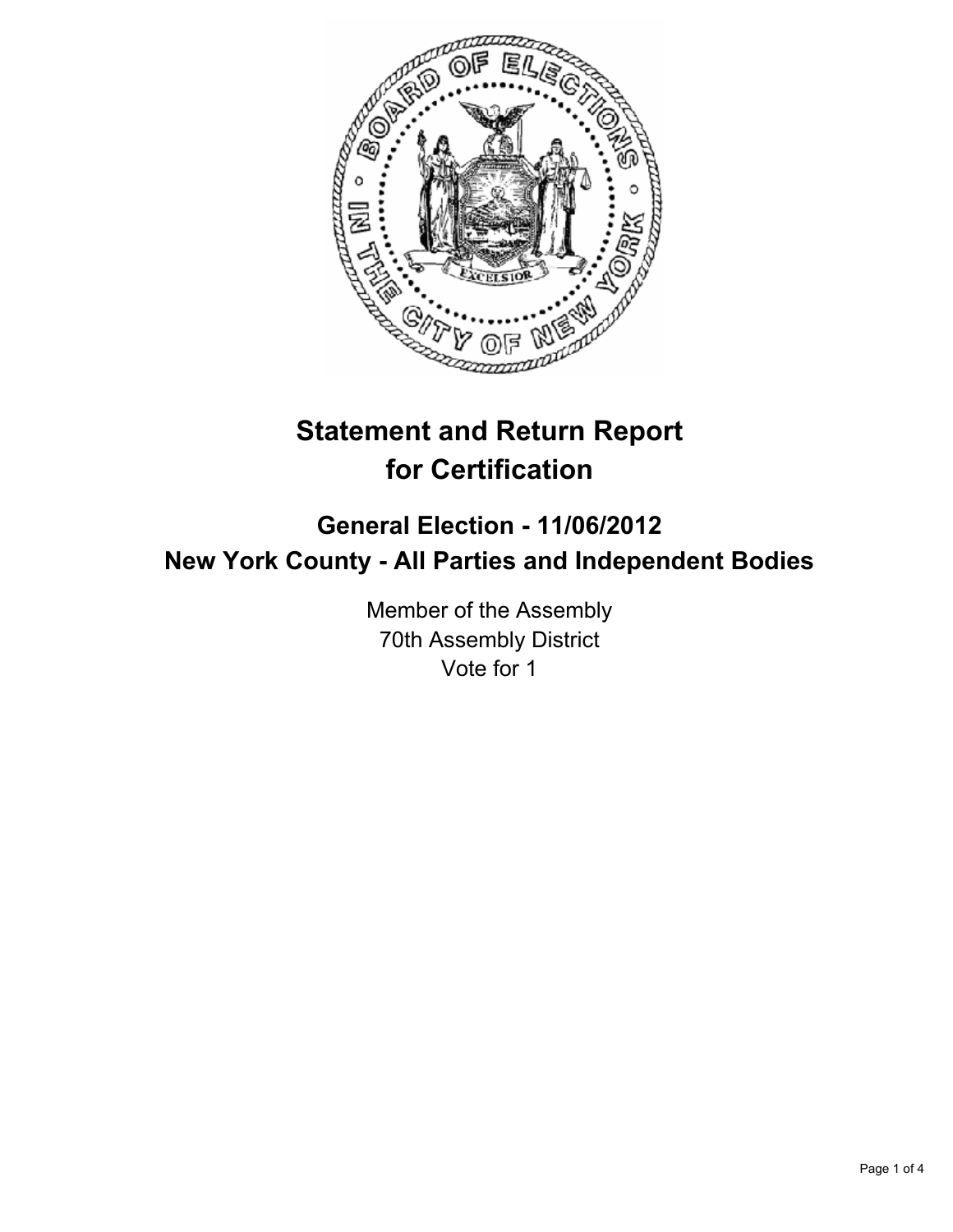

#### **Assembly District 70**

| PUBLIC COUNTER                                           | 42,221       |
|----------------------------------------------------------|--------------|
| EMERGENCY                                                | 1,355        |
| ABSENTEE/MILITARY                                        | 1,356        |
| <b>FEDERAL</b>                                           | 296          |
| SPECIAL PRESIDENTIAL                                     | 0            |
| <b>AFFIDAVIT</b>                                         | 5,551        |
| <b>Total Ballots</b>                                     | 50,779       |
| Less - Inapplicable Federal/Special Presidential Ballots | (296)        |
| <b>Total Applicable Ballots</b>                          | 50,483       |
| KEITH L T WRIGHT (DEMOCRATIC)                            | 39,025       |
| KEITH L T WRIGHT (WORKING FAMILIES)                      | 1,328        |
| AL SHARPTON (WRITE-IN)                                   | 1            |
| BRIAN BENJAMIN (WRITE-IN)                                | 1            |
| CHAA MCCOMBS (WRITE-IN)                                  | 1            |
| CHEVEN MOORE (WRITE-IN)                                  | 1            |
| CLEVELAND MOORE (WRITE-IN)                               | 2            |
| CLYDE WILLIAMS (WRITE-IN)                                | 1            |
| CYRUS MCGOLDRICK (WRITE-IN)                              | 1            |
| DEBORAH LIATOS (WRITE-IN)                                | 1            |
| EARLINE FISHER (WRITE-IN)                                | 1            |
| EVA MOSKOWITZ (WRITE-IN)                                 | 2            |
| FERNANDO MATEO (WRITE-IN)                                | 1            |
| FLOYD MAYWEATHER (WRITE-IN)                              | 1            |
| JOHN GILSTRAP (WRITE-IN)                                 | 1            |
| JULIA VIEGAL (WRITE-IN)                                  | 1            |
| LANA GOLDSTEIN (WRITE-IN)                                | $\mathbf 1$  |
| MARCO SOMMARUILE (WRITE-IN)                              | 1            |
| MARY ANN SCHMIDT (WRITE-IN)                              | 1            |
| MATTHEW SCHINTTEN (WRITE-IN)                             | 1            |
| MICHAEL BLOOMBERG (WRITE-IN)                             | 1            |
| NANCY ALEXANDER (WRITE-IN)                               | 1            |
| NELHE HERTER RAILEY (WRITE-IN)                           | 1            |
| PHIL LESH (WRITE-IN)                                     | 1            |
| SCOTT BOWSER (WRITE-IN)                                  | 1            |
| STEPHAN MEIER (WRITE-IN)                                 | 1            |
| TANIA LUNA (WRITE-IN)                                    | 1            |
| TWANA ADAMS (WRITE-IN)                                   | $\mathbf{1}$ |
| UNATTRIBUTABLE WRITE-IN (WRITE-IN)                       | 20           |
| VINCENT BARASCIO (WRITE-IN)                              | 1            |
| WILLIAM H. BURGESS III (WRITE-IN)                        | 1            |
| <b>Total Votes</b>                                       | 40,403       |
| Unrecorded                                               | 10,080       |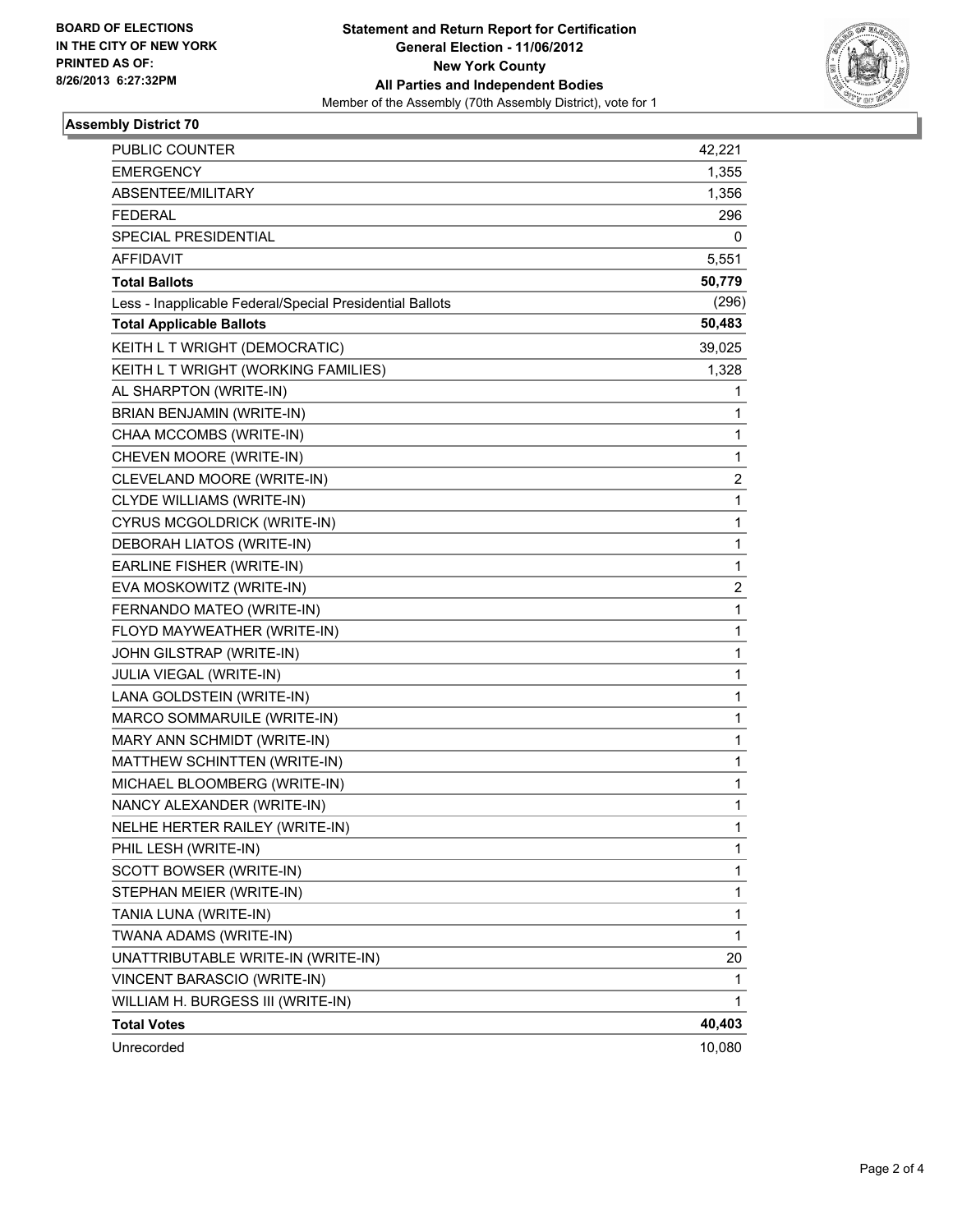

#### **Total for Member of the Assembly (70th Assembly District) - New York County**

| <b>PUBLIC COUNTER</b>                                    | 42,221         |
|----------------------------------------------------------|----------------|
| <b>EMERGENCY</b>                                         | 1,355          |
| ABSENTEE/MILITARY                                        | 1,356          |
| <b>FEDERAL</b>                                           | 296            |
| SPECIAL PRESIDENTIAL                                     | 0              |
| <b>AFFIDAVIT</b>                                         | 5,551          |
| <b>Total Ballots</b>                                     | 50,779         |
| Less - Inapplicable Federal/Special Presidential Ballots | (296)          |
| <b>Total Applicable Ballots</b>                          | 50,483         |
| KEITH L T WRIGHT (DEMOCRATIC)                            | 39,025         |
| KEITH L T WRIGHT (WORKING FAMILIES)                      | 1,328          |
| AL SHARPTON (WRITE-IN)                                   | 1              |
| BRIAN BENJAMIN (WRITE-IN)                                | 1              |
| CHAA MCCOMBS (WRITE-IN)                                  | 1              |
| CHEVEN MOORE (WRITE-IN)                                  | 1              |
| CLEVELAND MOORE (WRITE-IN)                               | $\overline{2}$ |
| CLYDE WILLIAMS (WRITE-IN)                                | 1              |
| CYRUS MCGOLDRICK (WRITE-IN)                              | 1              |
| DEBORAH LIATOS (WRITE-IN)                                | 1              |
| EARLINE FISHER (WRITE-IN)                                | 1              |
| EVA MOSKOWITZ (WRITE-IN)                                 | 2              |
| FERNANDO MATEO (WRITE-IN)                                | 1              |
| FLOYD MAYWEATHER (WRITE-IN)                              | $\mathbf{1}$   |
| JOHN GILSTRAP (WRITE-IN)                                 | 1              |
| JULIA VIEGAL (WRITE-IN)                                  | 1              |
| LANA GOLDSTEIN (WRITE-IN)                                | 1              |
| MARCO SOMMARUILE (WRITE-IN)                              | 1              |
| MARY ANN SCHMIDT (WRITE-IN)                              | 1              |
| MATTHEW SCHINTTEN (WRITE-IN)                             | $\mathbf{1}$   |
| MICHAEL BLOOMBERG (WRITE-IN)                             | $\mathbf{1}$   |
| NANCY ALEXANDER (WRITE-IN)                               | 1              |
| NELHE HERTER RAILEY (WRITE-IN)                           | 1              |
| PHIL LESH (WRITE-IN)                                     | 1              |
| SCOTT BOWSER (WRITE-IN)                                  | 1              |
| STEPHAN MEIER (WRITE-IN)                                 | 1              |
| TANIA LUNA (WRITE-IN)                                    | 1              |
| TWANA ADAMS (WRITE-IN)                                   | 1              |
| UNATTRIBUTABLE WRITE-IN (WRITE-IN)                       | 20             |
| VINCENT BARASCIO (WRITE-IN)                              | 1              |
| WILLIAM H. BURGESS III (WRITE-IN)                        | 1.             |
| <b>Total Votes</b>                                       | 40,403         |
| Unrecorded                                               | 10,080         |